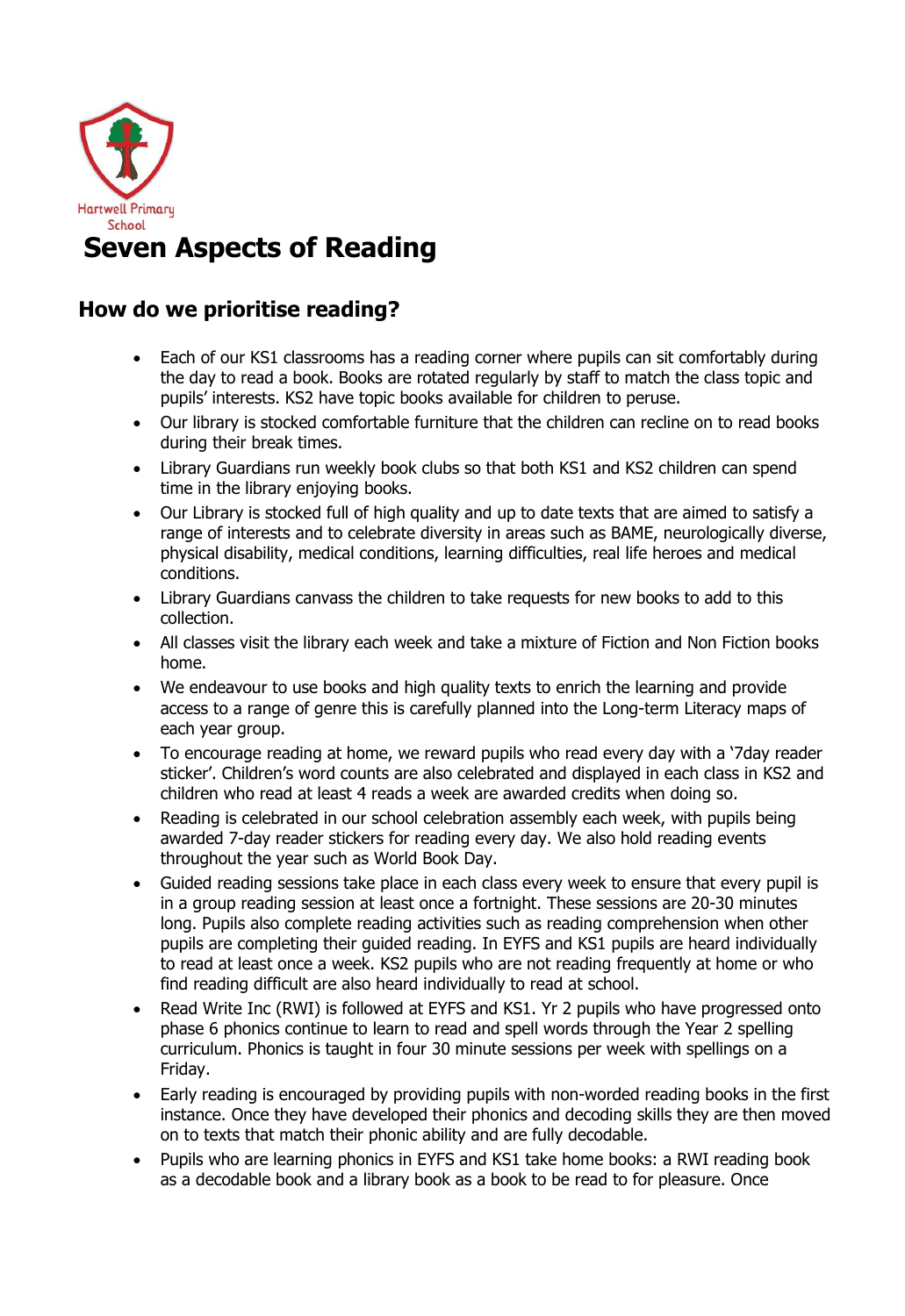children reach the end of the grey books (they are expected to reach this by Autumn Year 2) they will move to two books a banded book and a library book.

 Pupils on the reading scheme and those who have progressed to AR reading continue to be given support in what books to choose as their individual reading book.

## **How do we promote a love of reading?**

- All staff are expert readers, modelling reading skills, discussing texts read with the pupils and sharing their own love of reading.
- Teachers help the children to choose books and try new authors who they may not totherwise have tried.
- Teachers read class stories to promote a love and enjoyment of stories, immersing them in the world of imagination.
- Our learning opportunities incorporate a range of fiction, non-fiction and poetry, to expose pupils to different texts they may enjoy.
- Guided reading sessions allow time for pupils to discuss their reading, helping them to make sense of what they have read.
- Pupils are encouraged to access the library and change books on a regular basis. This is in addition to their reading book.
- We encourage pupils in each class to share their love of reading e.g. by inviting them to recommend great reads to their peers during class 'Book Show and Tell'; attend termly book swaps.
- For World Book Day we celebrate books as a whole school.

#### **How do we make sure pupils make progress?**

- Phonics is taught following the RWI progression of sounds to ensure a systematic approach. Phonics sessions follow the same sequence of teach, practise, revise, review and apply. Planning includes assessment for the graphemes taught. Phonics is assessed half-termly to identify gaps in learning to inform future planning and intervention.
- Children who show weakness in their oral language skills at school entry receive support via the Nuffield Early Language Development, which aims to develop their vocabulary, narrative skills and early listening.
- Guided Reading takes place from Year 2 to Year 6. The sessions are carefully planned and provide opportunity for pupils to read independently, as part of a group which is adult led and to develop comprehension skills.
- The school supports pupils to be expert readers by developing the key skills of of being a good reader: asking 'I wonder?' questions; Use our background knowledge; visualise; think like a detective; notice meaning breakdown; watch out for VIP words; create a gist.
- There is a clear progression of reading skills from Reception to Year 6 against which pupils' progress is measured and gaps are noted and acted on.
- Pupils who are struggling with decoding skills (preventing them from accessing reading material) have targeted one to one interventions using 'Switch On'. Children who find reading comprehension difficult receive Inference Training as an intervention in small groups.
- Pupils who need further opportunity to practise reading because they do not read at home, are given priority to read to an adult in school. Class teachers ensure volunteers, who come into school to hear readers, are trained to support reading appropriately.
- Staff have pupil progress meetings and the Reading Lead monitors reading performance closely on a half termly basis.
- We assist parents with supporting reading by providing parents meetings, information on the website and letters home.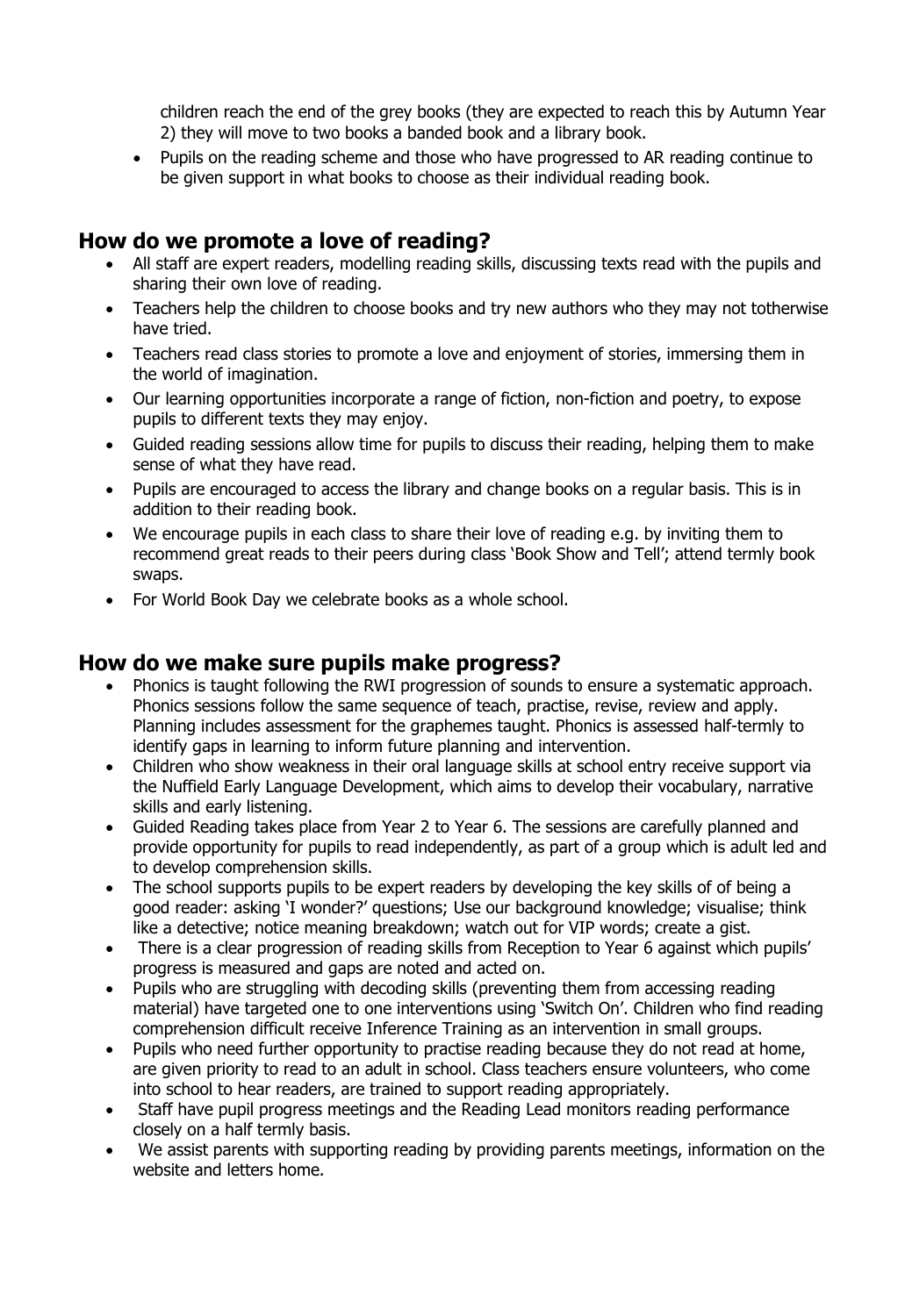# **How do we match the pupils' reading books to their phonic ability?**

- Pupils are assessed daily in phonics as well as half-termly using the RWI assessments. Assessment then informs which books match to the pupil's phonic ability.
- Staff in EYFS and KS1 are responsible for changing and or checking the pupil's reading books. Pupils who are learning phonics in EYFS and KS1 take home two books: a RWI reading book as a decodable book and share with an adult; and a library book as a book to be read to for pleasure. Once children reach the end of RWI grey books they will move to two books a banded book and a library book.
- Children all read books that are matched to the sound that they are currently working on. We monitor progress in reading and phonics then match their ability to the correct books. This is done through notes from guided reading, from teachers hearing pupils read individually andf their work in phonics sessions. Staff monitor and check that these books are changed regularly. Staff will move them onto the next stage when they are confident they have mastered the skills of the stage. When pupils are confident readers in KS2 they become Library readers who use the Accelerated Reader system.
- Pupils in EYFS and KS1 have their books changed when they have demonstrated reading for fluency. (Books should be read at least three times.)
- Children who are free readers carry out a STAR test every half term, which gives them a ZPD from which they can read their books. After each book, the children sit a short quiz which gives the teacher valuable feedback on their level of understanding.
- The AR STAR tests tell the teachers the children's reading age and key points which will enable them to progress further in their reading.
- Guided reading books are also selected carefully to challenge the reading of different groups of pupils in school and to satisfy a range of genre types.

## **How do we teach phonics from the start?**

Phonics teaching begins with our youngest pupils from the time they join us in Class R is promoted and embedded within the curriculum, exposing pupils to sound rich activities which provide the foundations for reading and writing. We complete baseline assessments in communication, language and literacy to support and identify speech, language and communication needs.

Pupils begin learning letter sounds on entry to Reception. Following the RWI system pupils are immersed in a directed teaching approach which embeds systematic phonics skills as the core skills for reading. Sounds are taught in a specific order, and regular assessment informs future planning and interventions.

First, pupils will learn to read:

• Set 1 Speed Sounds: these are sounds written with one letter: m a s d t i n p g o c k u b f e l h r j v y w z x and sounds written with two letters digraphs: sh th ch qu ng nk ck

• Words containing these sounds, by sound-blending, e.g. m–a–t mat, c–a–t cat, g–o–t got, f– i–sh fish, s–p–o–t spot, b–e–s–t best, s–p–l–a–sh splash.

Second, we will learn to read:

- Set 2 Speed Sounds: ay ee igh ow oo oo ar or air ir ou oy
- Words containing these sounds.
- Third, we will learn to read:
- Set 3 Speed Sounds: ea oi a-e i-e o-e u-e aw are ur er ow ai oa ew ire ear ure as well as the sounds ue, au, wh, ph, oe, ie
- Words containing these sounds.

From set 2 pupils will learn 2 or 3 new sounds per week.